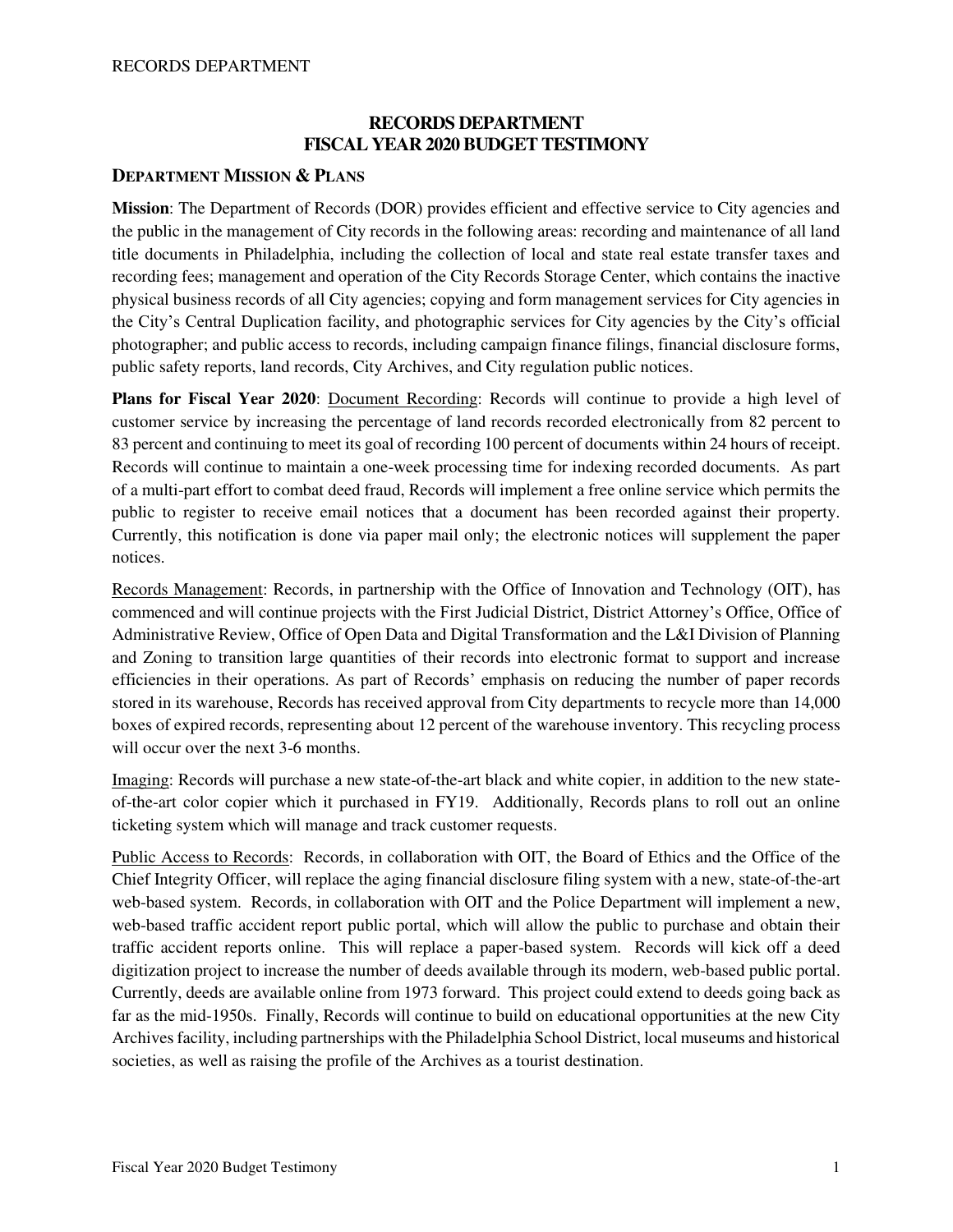| <b>Staff Demographics Summary (as of November 2018)</b> |           |                |           |          |  |  |  |  |
|---------------------------------------------------------|-----------|----------------|-----------|----------|--|--|--|--|
|                                                         | Total     | Minority       | White     | Female   |  |  |  |  |
| Number of Full-Time Staff                               | 57        | 38             | 19        | 27       |  |  |  |  |
| Number of Exempt Staff                                  | 4         | 3              |           | 3        |  |  |  |  |
| Number of Executive Staff (deputy                       | 3         | $\mathfrak{D}$ |           | 2        |  |  |  |  |
| level and above)                                        |           |                |           |          |  |  |  |  |
| Average Salary, Full-Time Staff                         | \$51,294  | \$49,351       | \$55,180  | \$48,775 |  |  |  |  |
| Average Salary, Exempt Staff                            | \$88,781  | \$75,458       | \$128,750 | \$75,458 |  |  |  |  |
| Average Salary, Executive Staff                         | \$106,708 | \$95,687       | \$128,750 | \$95,687 |  |  |  |  |
| Median Salary, Full-Time Staff                          | \$44,356  | \$44,156       | \$44,595  | \$42,981 |  |  |  |  |
| Median Salary, Exempt Staff                             | \$98,687  | \$82,400       | \$128,750 | \$82,400 |  |  |  |  |
| Median Salary, Executive Staff                          | \$108,974 | \$95,687       | \$128,750 | \$95,687 |  |  |  |  |

### **BUDGET SUMMARY & OTHER BUDGET DRIVERS**

| <b>Employment Levels (as of November 2018)</b>            |                            |                                              |  |  |  |  |
|-----------------------------------------------------------|----------------------------|----------------------------------------------|--|--|--|--|
|                                                           | Budgeted in<br><b>FY19</b> | Filled as of<br>the Increment<br>Run (11/18) |  |  |  |  |
| Number of Full-Time Positions                             | 59                         | 57                                           |  |  |  |  |
| Number of Exempt Positions                                |                            |                                              |  |  |  |  |
| Number of Executive Positions (deputy<br>level and above) | 3                          |                                              |  |  |  |  |
| Average Salary of All Full-Time Positions                 | \$49,062                   | \$51,294                                     |  |  |  |  |
| Median Salary of All Full-Time Positions                  | \$43,381                   | \$44,356                                     |  |  |  |  |

| <b>General Fund Financial Summary by Class</b>  |                |                    |                |                    |                |                  |  |  |  |
|-------------------------------------------------|----------------|--------------------|----------------|--------------------|----------------|------------------|--|--|--|
|                                                 | FY18 Original  | FY18 Actual        | FY19 Original  | FY19 Estimated     | FY20 Proposed  | Difference:      |  |  |  |
|                                                 | Appropriations | <b>Obligations</b> | Appropriations | <b>Obligations</b> | Appropriations | <b>FY20-FY19</b> |  |  |  |
| Class 100 - Employee Compensation               | \$3,194,935    | \$3,004,442        | \$3,084,514    | \$3,142,762        | \$3,226,285    | \$83,523         |  |  |  |
| Class 200 - Purchase of Services                | \$1,538,779    | \$1,280,219        | \$1,538,779    | \$1,448,779        | \$1,538,779    | \$90,000         |  |  |  |
| Class 300/400 - Materials, Supplies & Equipment | \$143,758      | \$143,621          | \$143,758      | \$233,758          | \$143,758      | $(\$90,000)$     |  |  |  |
| Class 500 - Contributions                       | \$1,456        | \$1,450            | \$1,456        | \$1,456            | \$1.456        | \$0              |  |  |  |
|                                                 | \$4,878,928    | \$4,429,732        | \$4,768,507    | \$4,826,755        | \$4,910,278    | \$83,523         |  |  |  |

| <b>Contracts Summary (Professional Services only)</b> |             |             |             |             |                   |                       |  |  |
|-------------------------------------------------------|-------------|-------------|-------------|-------------|-------------------|-----------------------|--|--|
|                                                       | <b>FY14</b> | <b>FY15</b> | <b>FY16</b> | <b>FY17</b> | FY18 <sup>1</sup> | FY19 YTD<br>(Q1 & Q2) |  |  |
| Total amount of contracts                             | \$2,279,609 | \$2,367,254 | \$2,371,569 | \$2,197,717 | \$1,844,516       | \$1,383,717           |  |  |
| Total amount to M/W/DSBE                              | \$500,574   | \$340,840   | \$458,040   | \$353,000   | \$568,748         | \$176,500             |  |  |
| <b>Participation Rate</b>                             | 22%         | 14%         | 19%         | 16%         | 31%               | 13%                   |  |  |

Participation Rate 19% 14% 19% 16% 16% 15% 13% 13% 13% 15% 15% 15% 15% 15% 15% 15% 15% 15% 16% 16% 16% 16% 16% 1<br><sup>1</sup> FY18 was an anomaly year due to increased expenditures related to the relocation of the City Archives and

| Total M/W/DSBE Contract Participation Goal (Public Works; Services, Supplies<br>$\&$ Equipment; and Professional Services combined) |             |             |             |  |  |  |
|-------------------------------------------------------------------------------------------------------------------------------------|-------------|-------------|-------------|--|--|--|
|                                                                                                                                     | <b>FY18</b> | <b>FY19</b> | <b>FY20</b> |  |  |  |
| M/W/DSBE Contract Participation Goal                                                                                                | 22%         | 22%         | $22\%$      |  |  |  |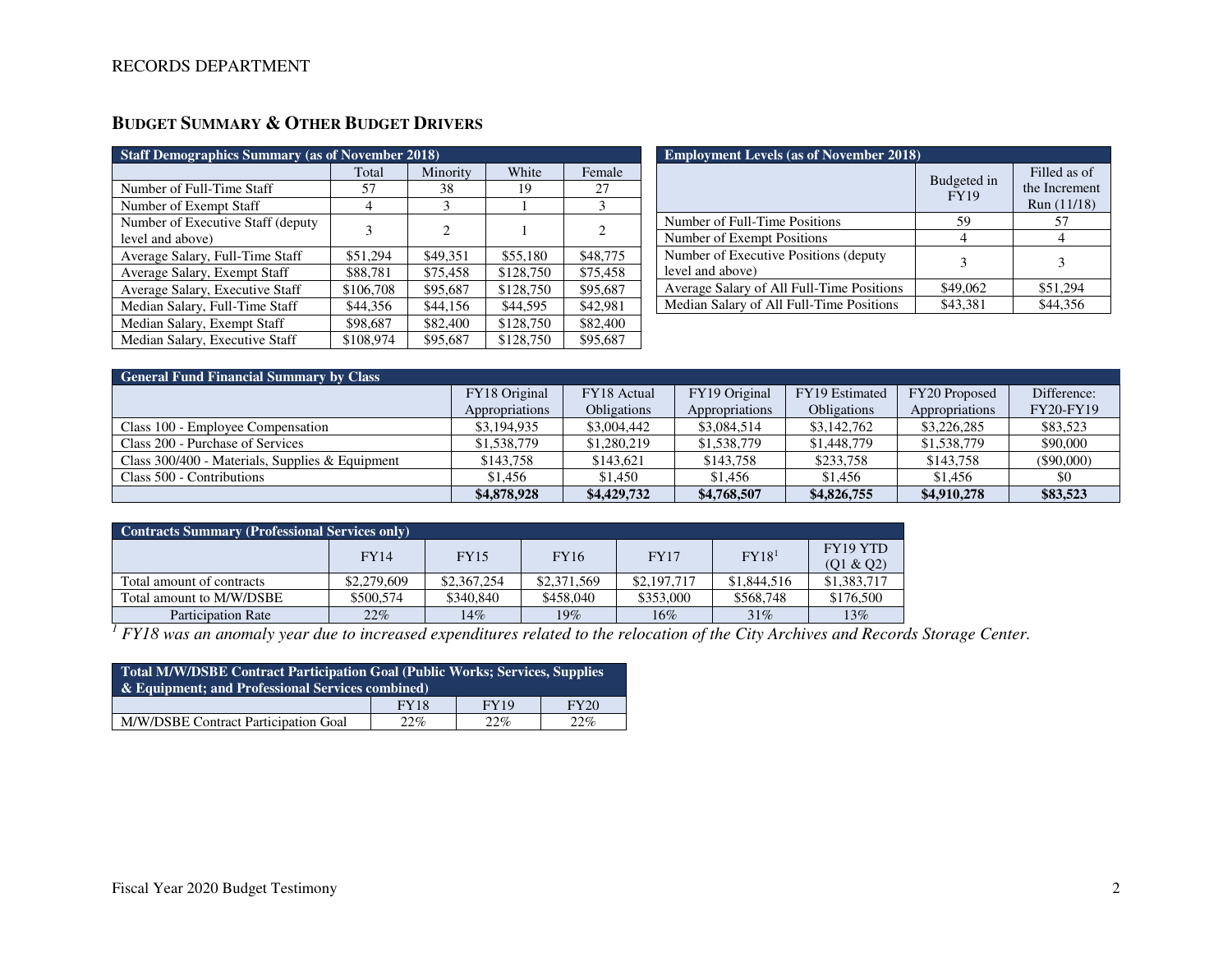#### **PROPOSED BUDGET OVERVIEW**

#### **Proposed Funding Request**:

The proposed Fiscal Year 2020 General Fund budget totals \$4,910,278, an increase of \$83,523 over Fiscal Year 2019 estimated obligation levels. This increase is primarily due to DC33 and DC47 pay raises.

The proposed budget includes:

- \$3,226,285 in Class 100, a \$83,523 increase over FY19. This funding will provide the department with a level of 59 positions and provide for contractually-required pay raises for employees in DC33 and DC47.
- \$1,538,779 in Class 200, a \$90,000 increase over FY19. This funding will allow the department to continue its current level of services including vendor services and maintenance of equipment. The increase is due to \$90,000 being put back into Class 200 from a Mid-Year Transfer during FY19 to move \$90,000 into Class 300/400.
- \$143,758 in Class 300/400, a \$90,000 decrease from FY19. This funding will permit the department to purchase the materials, supplies and equipment necessary to provide services to the public and other departments and to maintain internal operations. The decrease is due to the Mid-Year Transfer mentioned above.
- \$1,456 in Class 500, level with FY19.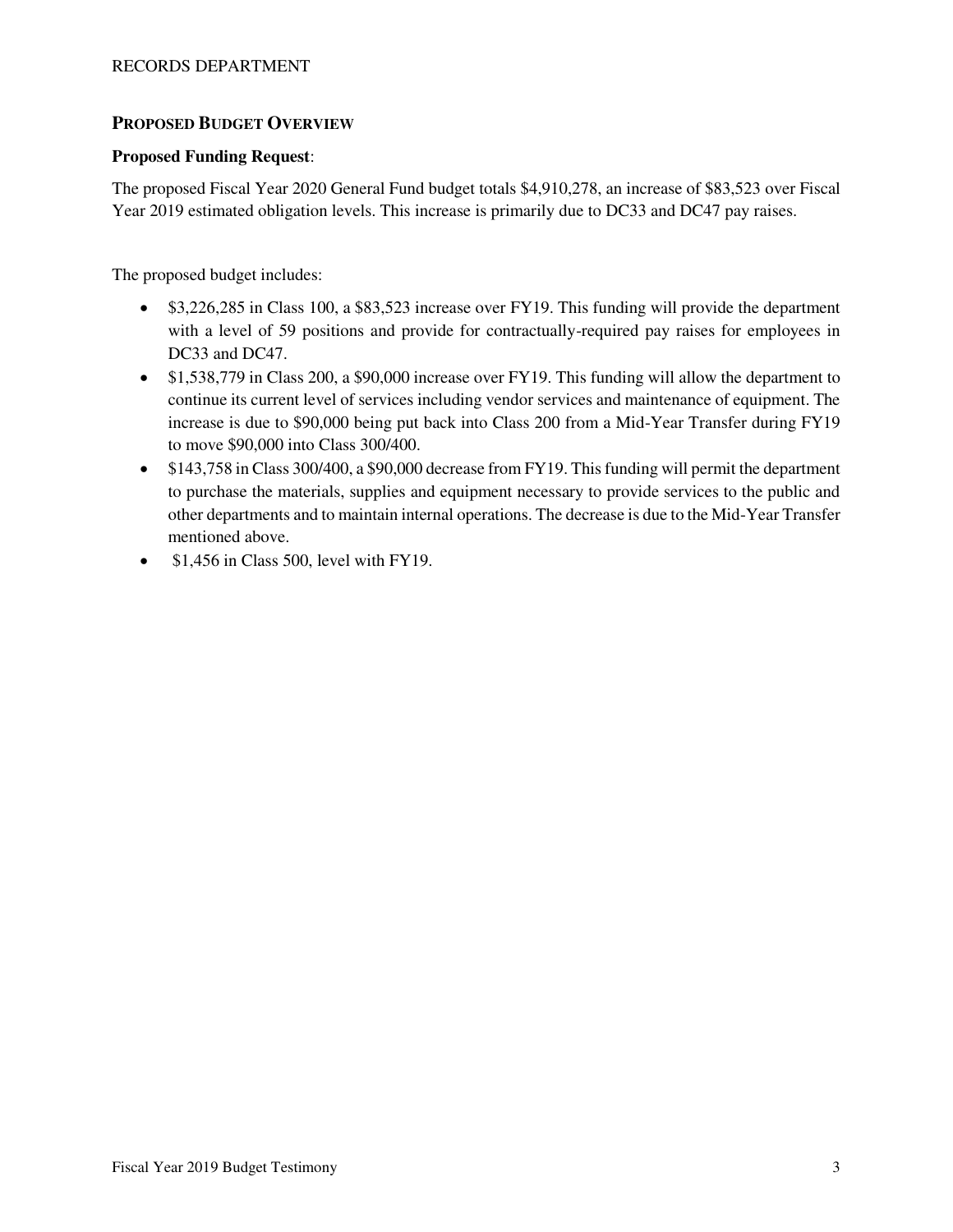### **STAFFING LEVELS**

The department is requesting 59 budgeted positions for FY20, level with FY19.

### **NEW HIRES**

The Records Department has no new hires.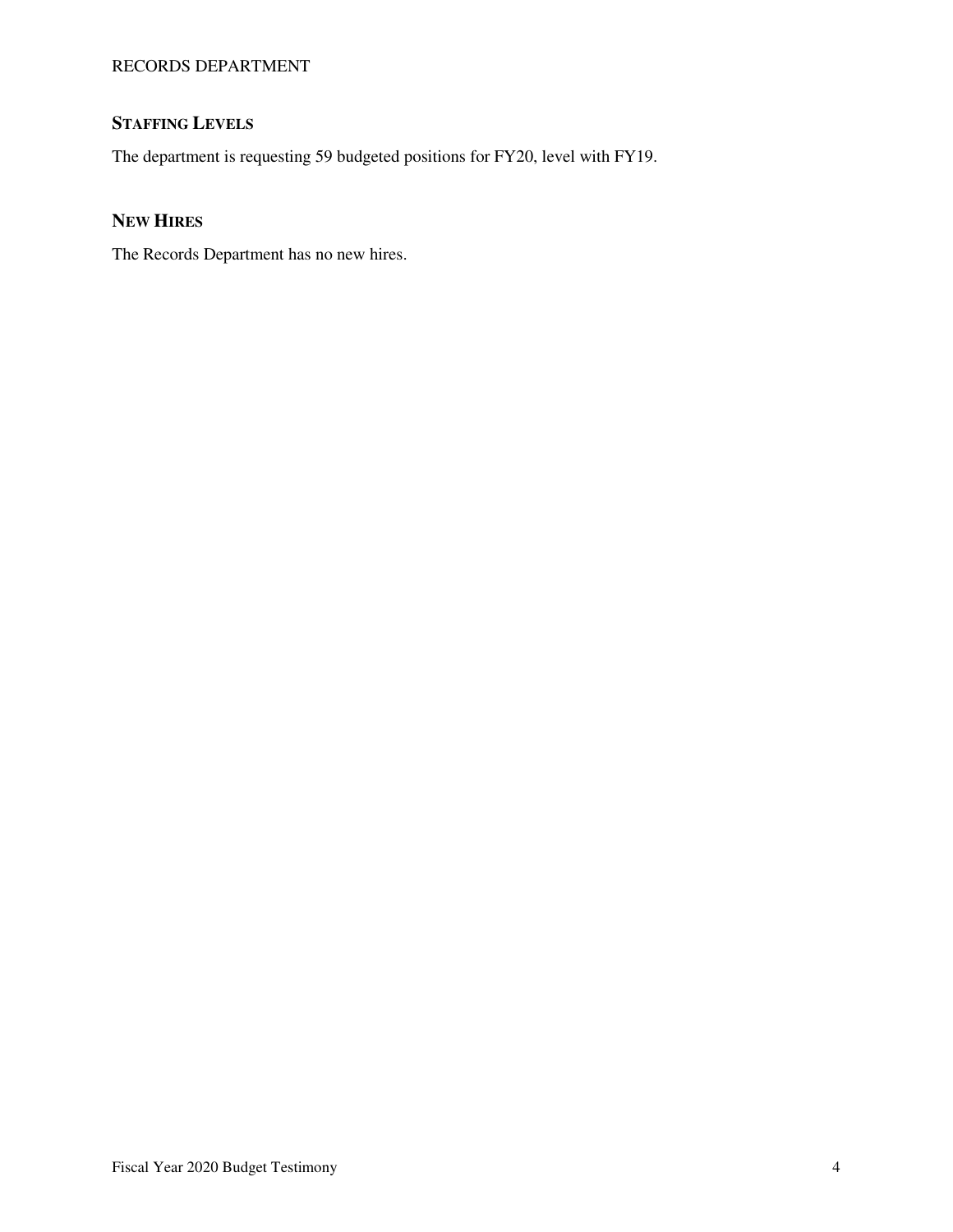#### **PERFORMANCE, CHALLENGES, AND INITIATIVES**

#### **DOCUMENT RECORDING PROGRAM**

#### **FY20 Strategic Goals**

- Implement new document recording scanning system to scan walk-in customers' documents at the time of recording and return documents to customers immediately.
- Implement mobile application to help combat deed fraud.
- Maintain ongoing training of recording staff.

#### **FY20 Performance Measures**

|                                                                                | <b>FY18</b> | FY19 YTD    | <b>FY19</b> | FY20   |
|--------------------------------------------------------------------------------|-------------|-------------|-------------|--------|
| Measure                                                                        | Actual      | $(01 + 02)$ | Target      | Target |
| Percentage of land records electronically filed (deeds, mortgages,<br>$etc.$ ) | 79.4%       | 82.9%       | 82.0%       | 83.0%  |
| Percentage of documents recorded within 24 hours                               | 100.0%      | 100.0%      | 100.0%      | 100.0% |

#### **RECORDS MANAGEMENT PROGRAM**

#### **FY20 Strategic Goals**

• Install wireless Internet access in the Records Storage Center to enable real-time uploading of inventory information into DOR's records management software.

| • Train Records Storage Center staff to become fully self-sufficient on DOR records management software. |  |                                    |  |             |  |  |  |  |
|----------------------------------------------------------------------------------------------------------|--|------------------------------------|--|-------------|--|--|--|--|
| <b>FY20 Performance Measures</b>                                                                         |  |                                    |  |             |  |  |  |  |
|                                                                                                          |  | $FY18$   FY19 YTD   FY19           |  | <b>FY20</b> |  |  |  |  |
|                                                                                                          |  | المسال المستحدث والمحامل والمستحدث |  |             |  |  |  |  |

Measure Actual  $(Q1 + Q2)$  Target Target Number of boxes containing expired records recycled<sup>1</sup>  $\vert$  19,353  $\vert$  2,908  $\vert$  10,000  $\vert$  4,500

<sup>1</sup> As part of the relocation of the warehouse, there has been a tremendous effort to identify as many boxes eligible for recycling as possible. That *recycling effort largely concluded in FY18, and Records does not estimate that it will be replicable at that level in FY19. As a result, the FY19 target is lower than the FY18 target.*

#### **IMAGING PROGRAM**

#### **FY20 Strategic Goals**  Purchase new black and white copier. Implement new order ticketing and workflow management system. **FY20 Performance Measures**  Measure FY18 Actual FY19 YTD  $(Q1 + Q2)$ FY19 Target FY20 Target Percentage of print jobs turned around in one day<sup>1</sup> 51.9% 53.6% 62.0% 62.0%

*<sup>1</sup>Machines have been down, requiring maintenance, which has created slight delays. The color copier continues to require maintenance. New machines will be purchased with Capital funds in FY19, FY20 and FY21.*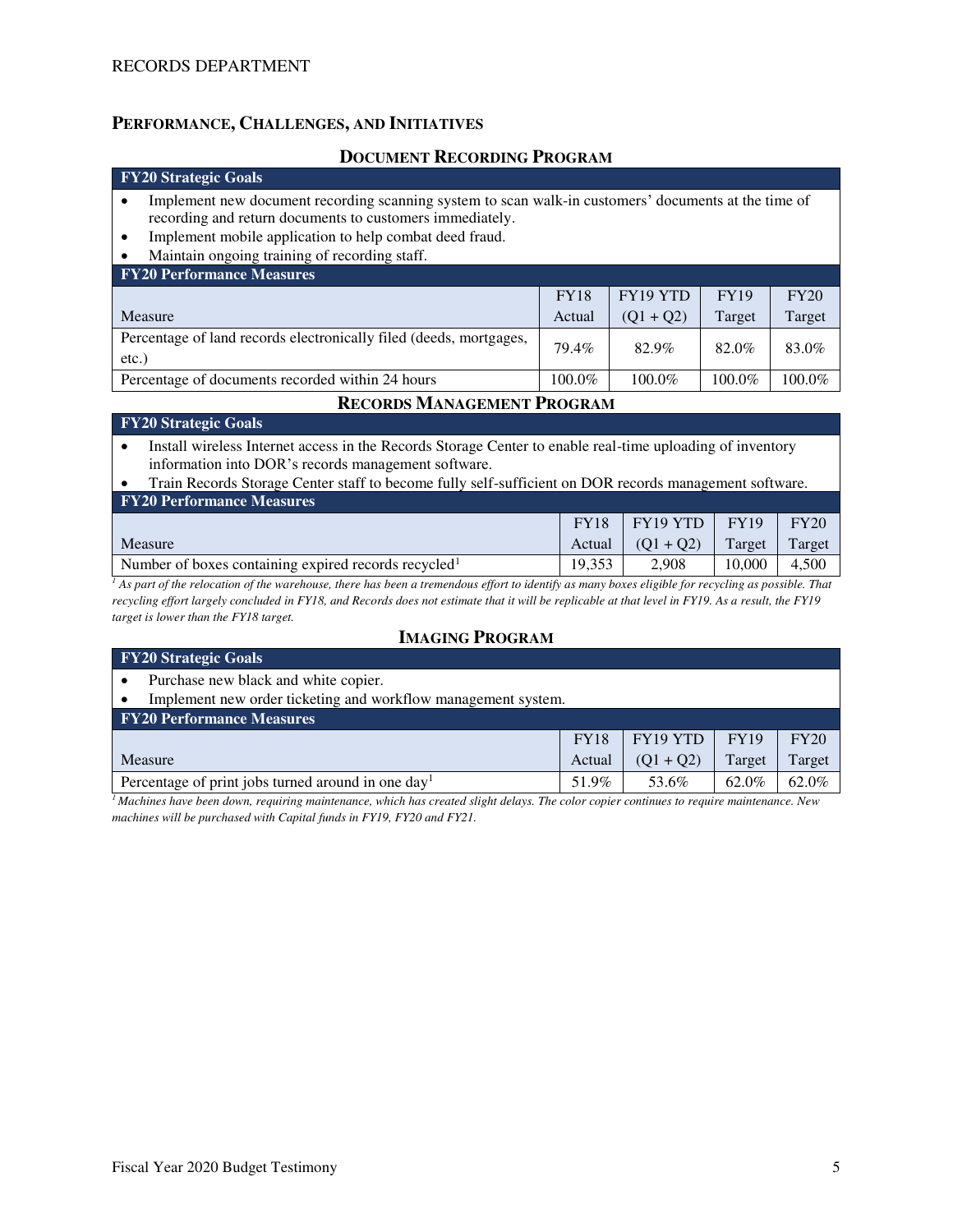**FY20 Strategic Goals** 

#### **PUBLIC ACCESS TO RECORDS PROGRAM**

- Develop exhibit for City Archives space, showcasing the collection and collaborating with local media and educational/cultural institutions to raise the profile of City Archives.
- Develop plan and implementation schedule for digitizing deeds for online access from mid-1950s through 1972.

| <b>FY20 Performance Measures</b>                                                              |             |             |                      |          |  |  |  |  |  |
|-----------------------------------------------------------------------------------------------|-------------|-------------|----------------------|----------|--|--|--|--|--|
|                                                                                               | <b>FY18</b> | FY19 YTD    | <b>FY19</b>          | FY20     |  |  |  |  |  |
| Measure                                                                                       | Actual      | $(Q1 + Q2)$ | Target               | Target   |  |  |  |  |  |
| Percentage of financial disclosures electronically filed <sup>1</sup>                         | 92.8%       | 59.3%       | 96.0%                | $96.0\%$ |  |  |  |  |  |
| Percentage of public land requests turned around within one day                               | 100.0%      | 100.0%      | 100.0%               | 100.0%   |  |  |  |  |  |
| Backlog of major customer mail requests for police traffic<br>$accident$ reports <sup>2</sup> | 8.329       | 9.945       | eliminate<br>backlog |          |  |  |  |  |  |

<sup>1</sup>*This is an annual measure. The bulk of financial disclosure filings in FY19 are filed in April 2019, given the annual filing deadline of May The goal is expected to be met in FY19, when a new filing system will be rolled out.* 

*<sup>2</sup>The new Police Reports Unit website was not rolled out during FY18 and is anticipated to be rolled out during FY19, which will eliminate the backlog.* 

#### **DEPARTMENT ADMINISTRATION PROGRAM**

#### **FY20 Strategic Goals**

• Implement check scanning machines and remote deposit safes for revenue reconciliation and deposits.

• Work with the City Treasurer's Office and the Commonwealth Treasurer's Office to implement credit/debit payments for document recording to reduce the number of cash transactions.

| <b>FY20 Performance Measures</b>                                              |             |             |             |        |  |  |  |  |
|-------------------------------------------------------------------------------|-------------|-------------|-------------|--------|--|--|--|--|
|                                                                               | <b>FY18</b> | FY19 YTD    | <b>FY19</b> | FY20   |  |  |  |  |
| Measure                                                                       | Actual      | $(01 + 02)$ | Target      | Target |  |  |  |  |
| Percentage of contracts conformed within 30 days after contract start<br>date | 14.3%       | $40.0\%$    | 70.0%       | 70.0%  |  |  |  |  |

*1 Contracts are frontloaded in the first half of the fiscal year, and contracts conformed during this timeframe experienced delays.*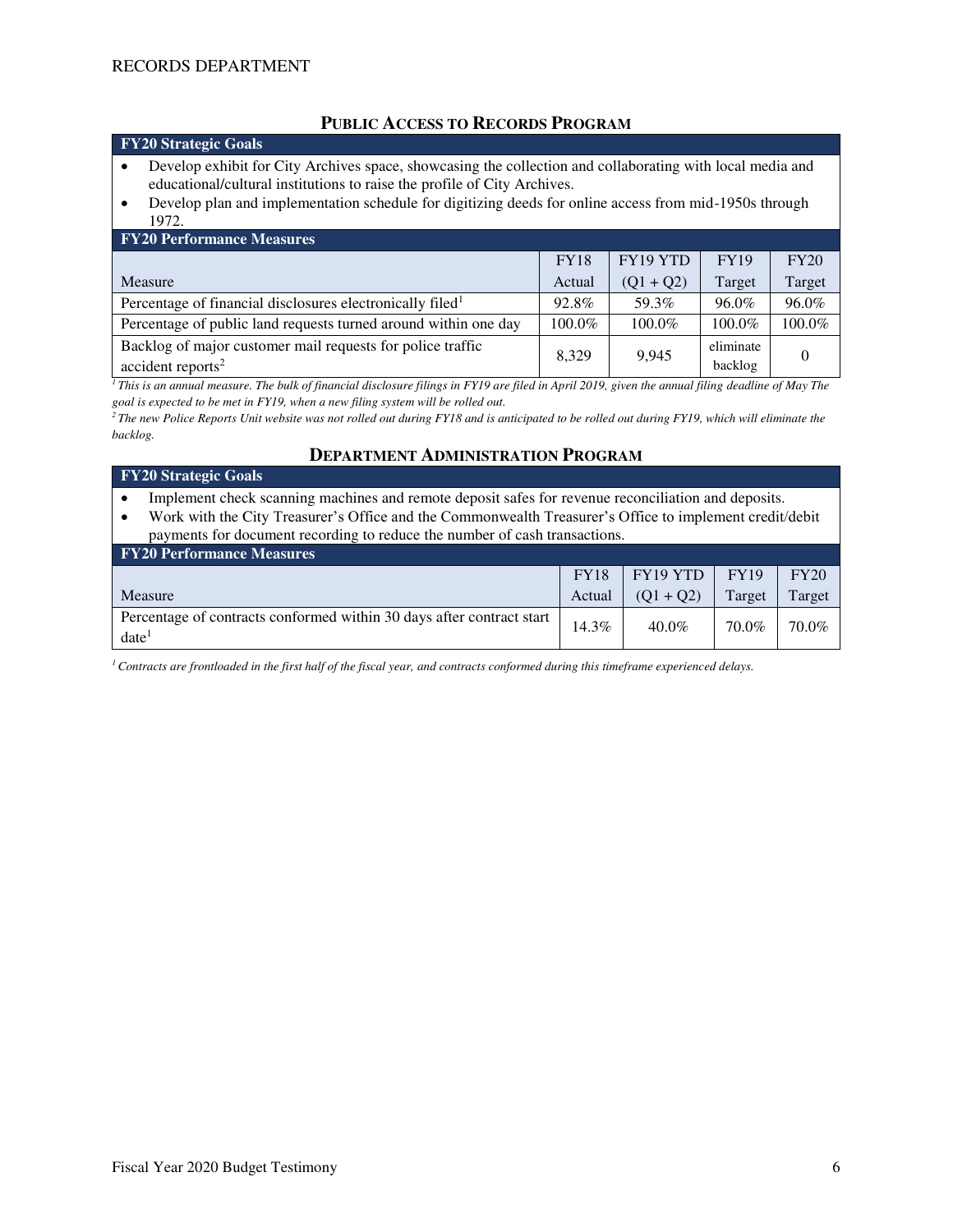## **OTHER BUDGETARY IMPACTS**

# **Federal and State (Where Applicable)**

N/A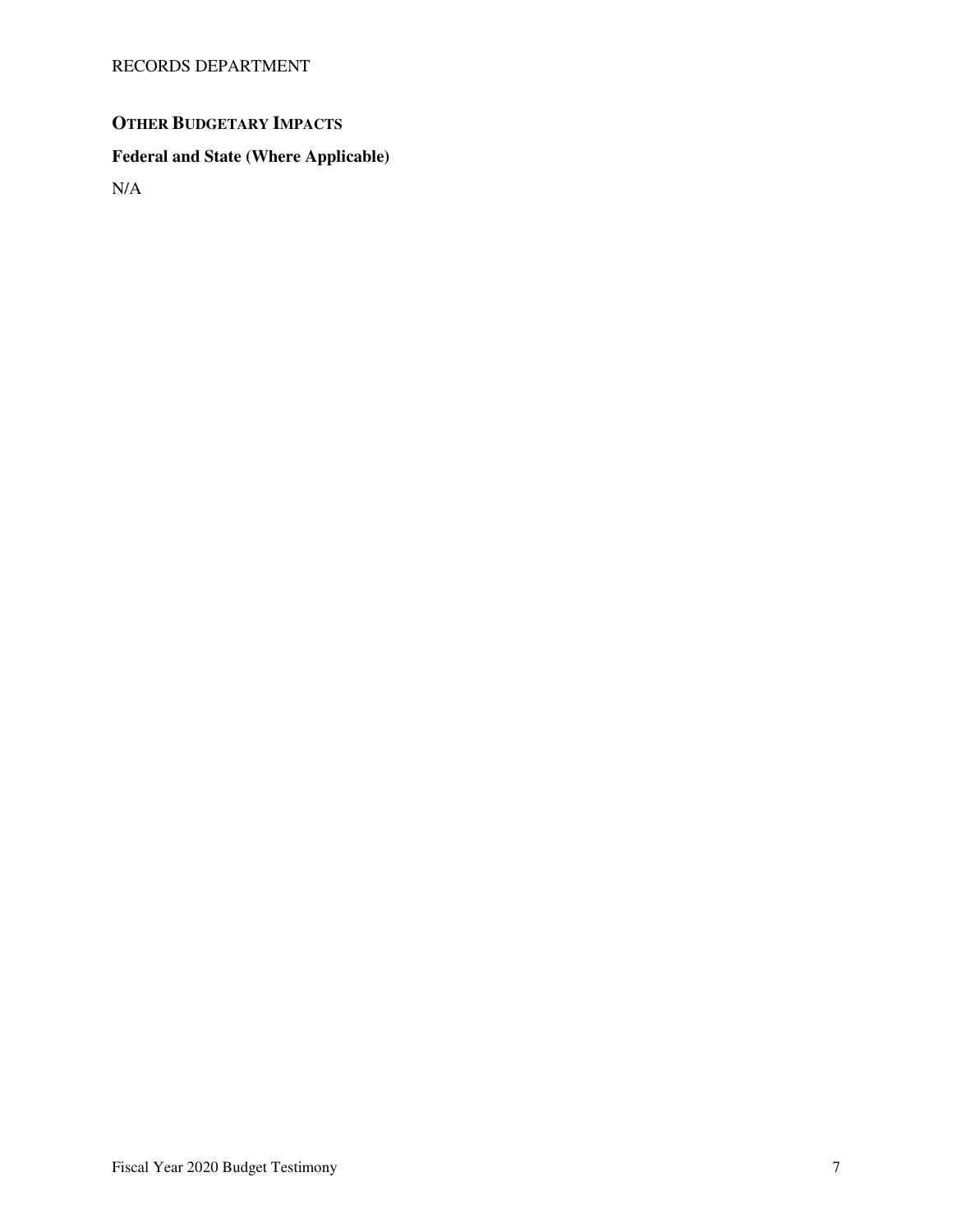### **CONTRACTING EXPERIENCE**

| M/W/DSBE Participation on Large Professional Services Contracts with For-Profit Vendors |                                                   |                        |                  |                          |                                     |                                     |                         |                            |                                    |                                                                                                               |                                                                          |
|-----------------------------------------------------------------------------------------|---------------------------------------------------|------------------------|------------------|--------------------------|-------------------------------------|-------------------------------------|-------------------------|----------------------------|------------------------------------|---------------------------------------------------------------------------------------------------------------|--------------------------------------------------------------------------|
|                                                                                         | Top Five Largest Contracts over \$34,000 for FY19 |                        |                  |                          |                                     |                                     |                         |                            |                                    |                                                                                                               |                                                                          |
| Vendor                                                                                  | <b>Brief</b><br>Description<br>of Service         | Dollar<br>Amount<br>of | <b>RFP</b> Issue | Contract<br><b>Start</b> | Ranges in                           | $%$ of<br>M/W/DSBE<br>Participation | \$ Value of<br>M/W/DSBE | Total $%$<br>Participation | Total \$<br>Value<br>Participation | Is This a<br>Local<br>Business?<br>(principal<br>place of<br>business<br>located<br>within<br>City<br>limits) | Does the<br>Vendor<br>Have a<br>Waiver for<br>Living Wage<br>Compliance? |
| Name                                                                                    | Provided                                          | Contract               | Date             | Date                     | <b>RFP</b>                          | Achieved                            | Participation           | - All DSBEs                | - All DSBEs                        | [yes / no]                                                                                                    | [yes $/no$ ]                                                             |
| Tyler<br>Technologies                                                                   | Document<br>Recording<br>System                   | \$971,486              | 12/18/2018       | 7/1/2016                 | MBE: 20-25<br>WBE: 20-25<br>DSBE: 0 | 19%<br>$0\%$<br>$0\%$               | \$184,582<br>\$0<br>\$0 | 19%                        | \$184,582                          | no                                                                                                            | no                                                                       |
| Information<br>Services<br>Partner, Inc.                                                | Records<br>Management                             | \$100,000              | 12/18/2014       | 7/1/2015                 | MBE: 12-15<br>WBE: 8-10<br>DSBE: 0  | $0\%$<br>$0\%$<br>$0\%$             | \$0<br>\$0<br>\$0       | $0\%$                      | \$0                                | no                                                                                                            | no                                                                       |
| Data-Core<br>Systems, Inc.                                                              | Incident<br>Reports<br>Web-Portal                 | \$72,000               | 1/24/2017        | 7/1/2017                 | MBE: 10-15<br>WBE: 10-15<br>DSBE: 0 | $4\%$<br>$0\%$<br>$0\%$             | \$2,880<br>\$0<br>\$0   | $4\%$                      | \$2,880                            | yes                                                                                                           | no                                                                       |
| <b>LRW</b><br>Solutions<br>Group, Inc.                                                  | Records<br>Management                             | \$50,000               | 1/29/2016        | 7/1/2016                 | MBE: 0<br>WBE:0<br>DSBE: 0          | 100%<br>$0\%$<br>$0\%$              | \$50,000<br>\$0<br>\$0  | 100%                       | \$50,000                           | no                                                                                                            | no                                                                       |
| Information<br><b>Services</b><br>Partner, Inc.                                         | Records<br>Management                             | \$48,500               | 12/16/2015       | 7/1/2016                 | MBE:0<br>WBE:0<br>DSBE: 0           | $0\%$<br>$0\%$<br>$0\%$             | \$0<br>\$0<br>\$0       | $0\%$                      | \$0                                | no                                                                                                            | no                                                                       |

| <b>Non-Profit Vendor Demographics</b>                     |              |          |  |  |  |  |  |
|-----------------------------------------------------------|--------------|----------|--|--|--|--|--|
| <b>Conservation Center for Art and Historic Artifacts</b> | Minority $%$ | Female % |  |  |  |  |  |
| Workforce                                                 | 9%           | 75%      |  |  |  |  |  |
| Executive                                                 | $0\%$        | $100\%$  |  |  |  |  |  |
| Board                                                     | 8%           | 62%      |  |  |  |  |  |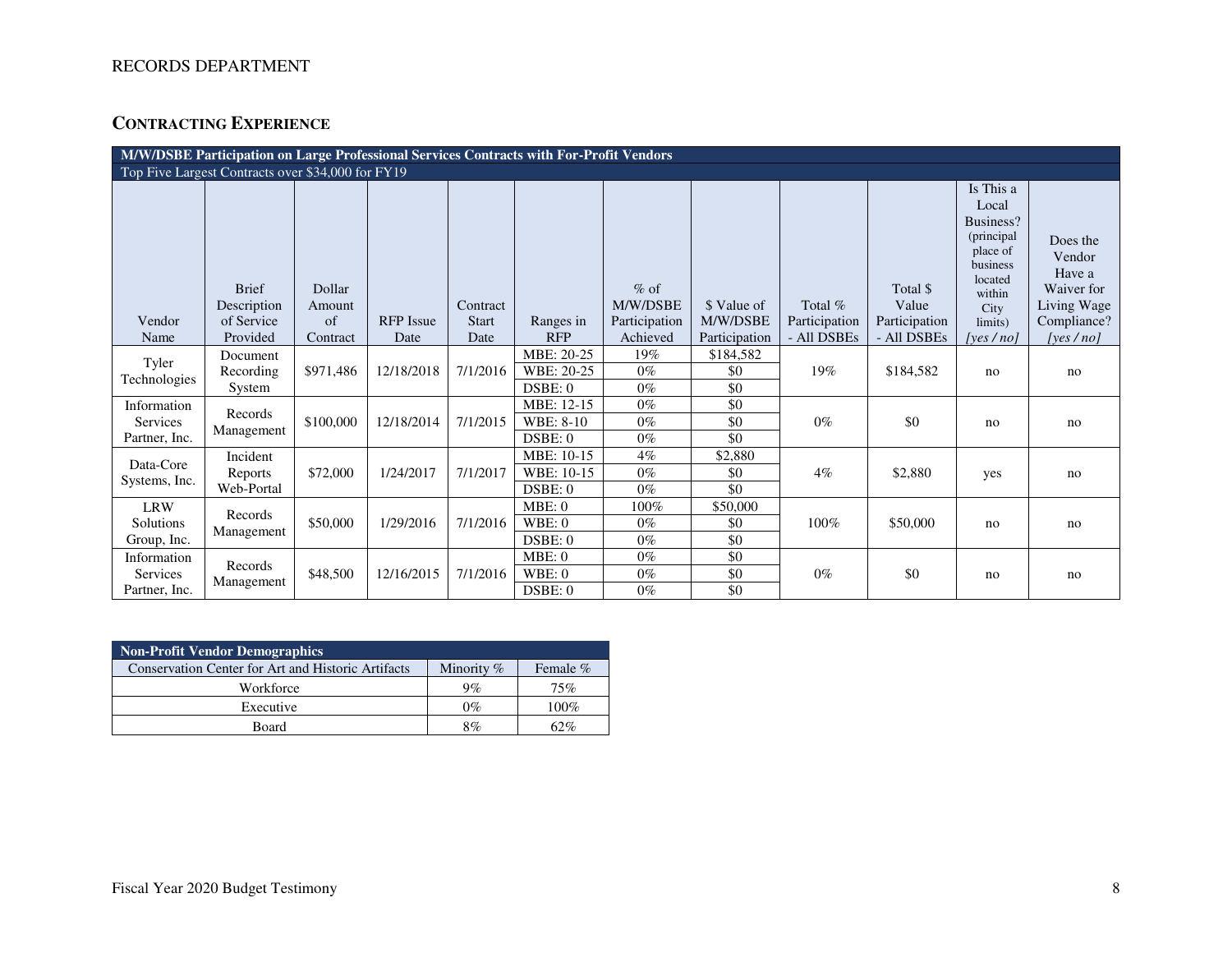### **EMPLOYEE DATA**

| <b>Staff Demographics (as of November 2018)</b> |                        |                |                        |                  |                  |  |  |
|-------------------------------------------------|------------------------|----------------|------------------------|------------------|------------------|--|--|
|                                                 | <b>Full-Time Staff</b> |                | <b>Executive Staff</b> |                  |                  |  |  |
|                                                 | Male                   | Female         |                        | Male             | Female           |  |  |
|                                                 | African-               | African-       |                        | African-         | African-         |  |  |
|                                                 | American               | American       |                        | American         | American         |  |  |
| Total                                           | 12                     | 20             | Total                  | $\theta$         | $\overline{c}$   |  |  |
| % of Total                                      | 21%                    | 35%            | % of Total             | $0\%$            | 67%              |  |  |
| Average Salary                                  | \$49,242               | \$47,182       | Average Salary         | N/A              | \$95,687         |  |  |
| <b>Median Salary</b>                            | \$45,758               | \$43,181       | Median Salary          | N/A              | \$95,687         |  |  |
|                                                 | White                  | White          |                        | White            | White            |  |  |
| Total                                           | 15                     | 4              | Total                  | 1                | $\theta$         |  |  |
| % of Total                                      | 26%                    | 7%             | % of Total             | 33%              | $0\%$            |  |  |
| Average Salary                                  | \$55,384               | \$54,414       | Average Salary         | \$128,750        | N/A              |  |  |
| <b>Median Salary</b>                            | \$45,804               | \$42,542       | Median Salary          | \$128,750        | N/A              |  |  |
|                                                 | Hispanic               | Hispanic       |                        | Hispanic         | Hispanic         |  |  |
| Total                                           | $\mathbf{0}$           | $\overline{2}$ | Total                  | $\mathbf{0}$     | $\mathbf{0}$     |  |  |
| % of Total                                      | $0\%$                  | $4\%$          | % of Total             | $0\%$            | $0\%$            |  |  |
| Average Salary                                  | N/A                    | \$35,376       | Average Salary         | N/A              | N/A              |  |  |
| <b>Median Salary</b>                            | N/A                    | \$35,376       | <b>Median Salary</b>   | N/A              | $\rm N/A$        |  |  |
|                                                 | Asian                  | Asian          | Asian                  |                  | Asian            |  |  |
| Total                                           | 2                      | 1              | Total                  | $\boldsymbol{0}$ | $\boldsymbol{0}$ |  |  |
| % of Total                                      | 4%                     | $2\%$          | % of Total             | $0\%$            | $0\%$            |  |  |
| Average Salary                                  | \$59,408               | \$84,896       | Average Salary         | N/A              | $\rm N/A$        |  |  |
| <b>Median Salary</b>                            | \$59,408               | \$84,896       | Median Salary          | N/A              | N/A              |  |  |
|                                                 | Other                  | Other          |                        | Other            | Other            |  |  |
| <b>Total</b>                                    | 1                      | $\mathbf{0}$   | Total                  | $\theta$         | $\mathbf{0}$     |  |  |
| % of Total                                      | 2%                     | $0\%$          | % of Total             | $0\%$            | $0\%$            |  |  |
| Average Salary                                  | \$66,340               | N/A            | Average Salary         | N/A              | N/A              |  |  |
| Median Salary                                   | \$66,340               | N/A            | Median Salary          | N/A              | N/A              |  |  |
|                                                 | Bilingual              | Bilingual      |                        | Bilingual        | Bilingual        |  |  |
| Total                                           | 1                      | $\overline{2}$ | Total                  | $\overline{0}$   | $\theta$         |  |  |
| % of Total                                      | 2%                     | 4%             | % of Total             | $0\%$            | $0\%$            |  |  |
| Average Salary                                  | \$53,280               | \$35,376       | Average Salary         | N/A              | $\rm N/A$        |  |  |
| Median Salary                                   | \$53,280               | \$35,376       | Median Salary          | N/A              | N/A              |  |  |
|                                                 | Male                   | Female         |                        | Male             | Female           |  |  |
| Total                                           | 30                     | 27             | Total                  | 1                | $\overline{c}$   |  |  |
| % of Total                                      | 53%                    | 47%            | % of Total             | 33%              | 67%              |  |  |
| Average Salary                                  | \$53,561               | \$48,775       | Average Salary         | \$128,750        | \$95,687         |  |  |
| <b>Median Salary</b>                            | \$45,904               | \$42,981       | <b>Median Salary</b>   | \$128,750        | \$95,687         |  |  |